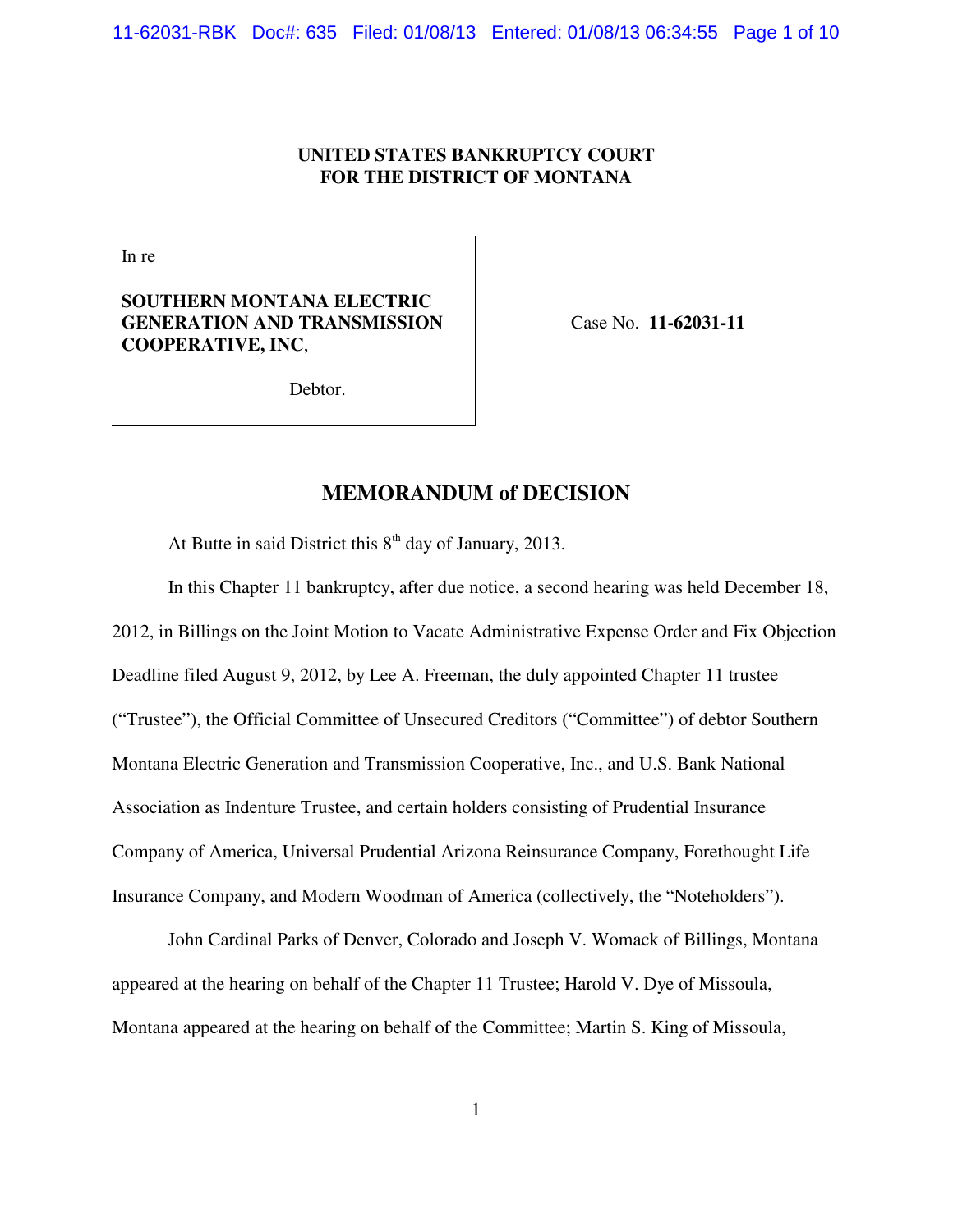Montana and William A. (Trey) Wood, III of Houston, Texas appeared at the hearing on behalf of PPL EnergyPlus, LLC; Martin S. Smith of Billings, Montana appeared at the hearing on behalf of Beartooth Electric Cooperative, Inc.; and Ross P. Richardson of Butte, Montana appeared at the hearing on behalf of NorthWestern Energy. The Court heard attorney argument, Philip J. Martin, Lee Freeman and Rose Spear testified, and Exhibits A, B and C were admitted into evidence. PPL EnergyPlus, LLC's Exhibits A through F were previously admitted into evidence at a hearing held September 25, 2012. At the conclusion of the second hearing held December 18, 2012, the Court took the matter under advisement.

#### BACKGROUND

As set forth in an Order entered October 23, 2012, which followed the first hearing held September 25, 2012, pursuant to a Power Purchase and Sales Agreement dated September 17, 2004, Debtor was obligated to purchase power from PPL EnergyPlus, LLC, and to pay for the same as invoiced on a monthly basis. Debtor filed a voluntary Chapter 11 bankruptcy petition on October 21, 2011, and thereafter filed a motion seeking to prohibit utilities from altering, refusing or discontinuing service. PPL EnergyPlus, LLC opposed Debtor's motion arguing it was not a utility provider.

On May 21, 2012, Debtor filed a Notice of Order Establishing Bar Dates, which Notice was accompanied by the Court's May 15, 2012, Order Establishing Bar Dates. The Court's Order Establish Bar Dates provided on page 2:

As a matter of law, procedure or case administration, parties should not be required to file a Proof of Claim on account of certain categories of Claims that they may hold against the Debtor. Specifically, the Bar Dates should not apply to:

\* \* \*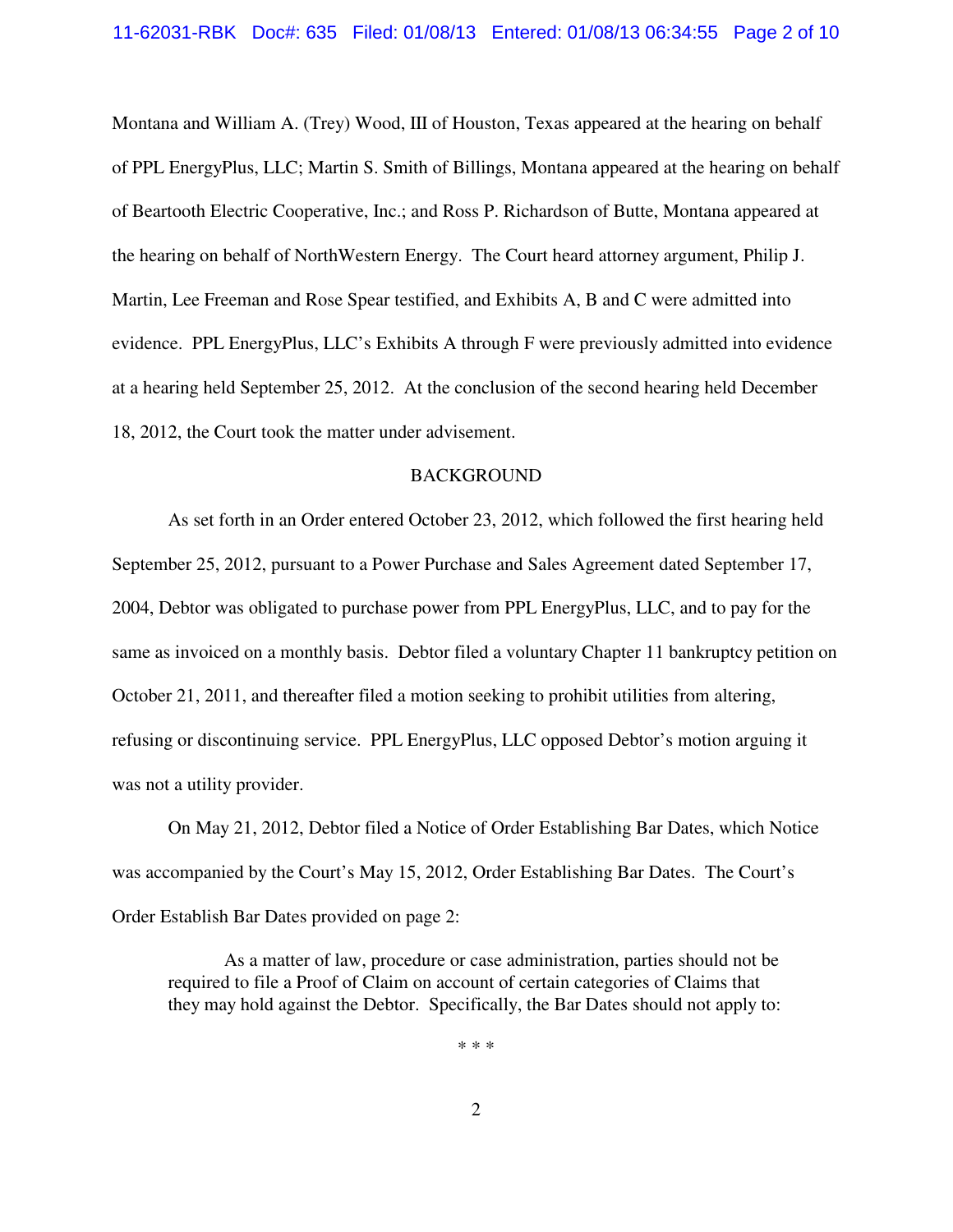G. any claim allowable under sections  $503(b)$  and  $507(a)(1)$  of the Bankruptcy Code as an administrative expense of the Debtor's Chapter 11 Case, with the exception of any Claim allowable under section 503(b)(9) of the Bankruptcy Code (concerning value of goods received by the Debtor within 20 days before the Petition Date), which is subject to the 60-day Bar Date.

In accordance with the Order Establishing Bar Dates, PPL EnergyPlus, LLC filed Proof of Claim No. 50 on July 13, 2012, asserting a claim of \$374,863,708.19 stemming from the Power Purchase and Sales Agreement and power PPL EnergyPlus, LLC supplied to Debtor in the days leading up to Debtor's October 21, 2011, petition date. Of the foregoing amount, PPL EnergyPlus, LLC indicates in Proof of Claim No. 50 that \$2,492,412.00 is entitled to priority under 11 U.S.C.  $\S 507(a)(2)$ .<sup>1</sup>

Consistent with its Proof of Claim, PPL EnergyPlus, LLC filed on July 13, 2012, an Application for Allowance and Payment of Administrative Claim Pursuant to 11 U.S.C. § 503(b)(9) ("Application"), seeking approval of its \$2,492,412.00 administrative claim. PPL EnergyPlus, LLC's Application was served on the Trustee and his counsel, Bart B. Burnett, Robert M. Horowitz, Kevin S. Neiman, John C. Parks, and Joseph V. Womack. The Application was also served on the Committee's counsel, Harold V. Dye, and on the Noteholders' counsel, Jonathan B. Alter. The Application, however, was not accompanied by the negative notice provision contemplated by Mont. LBR 9013-1, which provides that the Notice provision set forth in Mont. LBR  $9013-1(e)^2$  shall accompany "all motions, applications and other pleadings

## **NOTICE OF OPPORTUNITY TO RESPOND**

<sup>&</sup>lt;sup>1</sup> Neither the Debtor nor the Trustee have objected to Proof of Claim No. 50 filed by PPL EnergyPlus, LLC.

<sup>&</sup>lt;sup>2</sup>Mont. LBR 9013-1(e) provides that "[a]fter each motion, in bold and conspicuous print, the moving party shall include the following language:"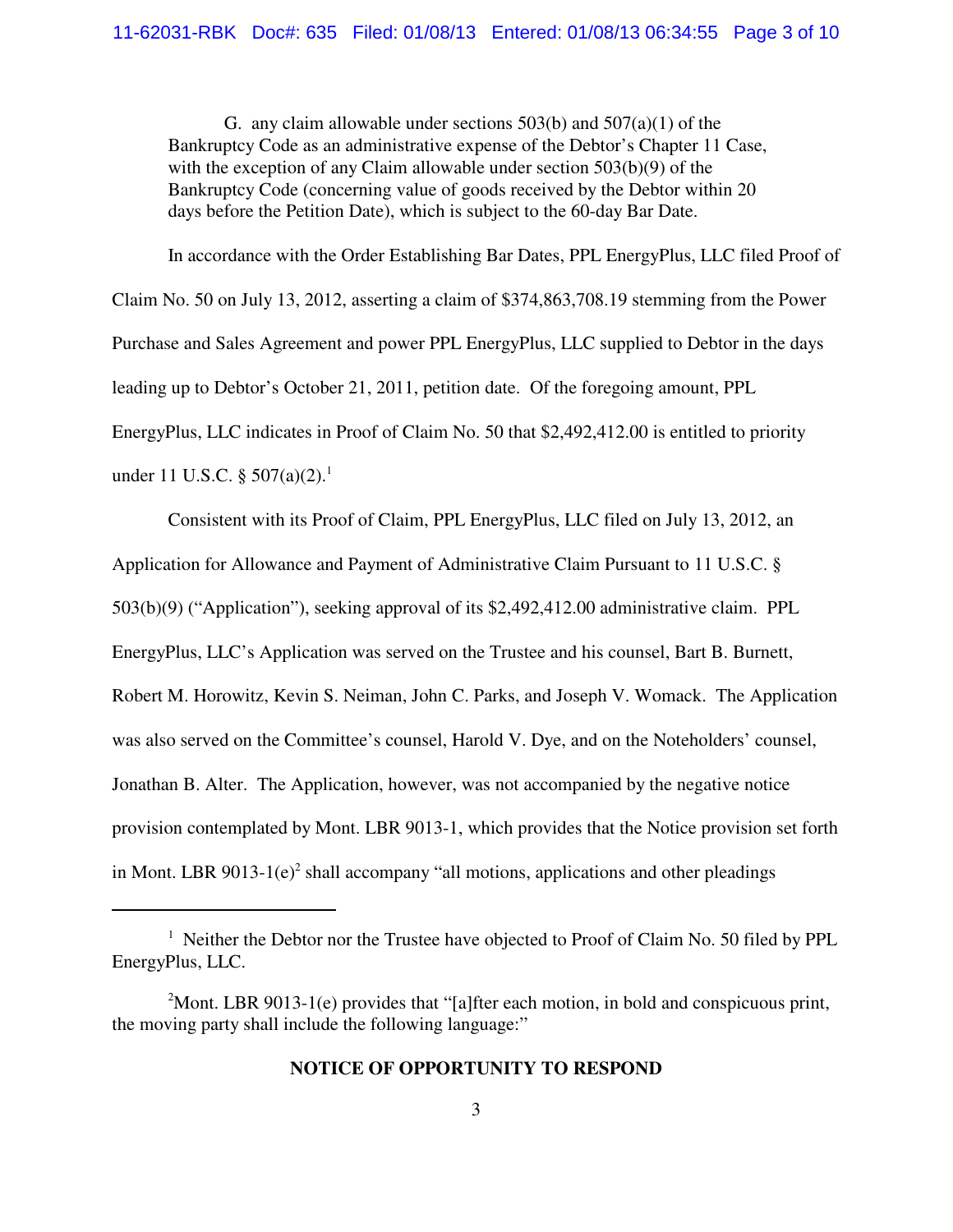## 11-62031-RBK Doc#: 635 Filed: 01/08/13 Entered: 01/08/13 06:34:55 Page 4 of 10

requesting an order, unless governed by Mont. LBR 9013-1(g), in all contested matters and adversary proceedings." On August 6, 2012, the Court entered an Order allowing PPL EnergyPlus, LLC an administrative expense claim of \$2,492,412.00 after finding good and sufficient cause existed to approve the Application.

In response to the Court's August 6, 2012, Order, the Trustee, Committee and Noteholders filed on August 9, 2012, a Joint Motion to Vacate Administrative Expense Order and Fix Objection Deadline requesting that the Court vacate the August 6, 2012, Order approving PPL EnergyPlus, LLC's administrative claim and further requesting that the Court grant the moving parties 14 days to file a response. The moving parties argue "Rule 60(a) authorizes the Court to 'correct a clerical mistake or a mistake arising from oversight or omission whenever one is found in a judgment, order, or other part of the record.' Here, such a mistake and omission exist because the Court presumably entered the Administrative Expense Order without knowledge of PPL's failure to comply with Mont. LR 9013-1(e)[.]" Counsel for PPL

## **AND REQUEST A HEARING**

**If you object to the motion, you must file a written responsive pleading and request a hearing within fourteen (14) days of the date of the motion. The responding party shall schedule the hearing on the motion at least twenty-one (21) days after the date of the response and request for hearing and shall include in the caption of the responsive pleading in bold and conspicuous print the date, time and location of the hearing by inserting in the caption the following:**

| <b>NOTICE OF HEARING</b> |  |
|--------------------------|--|
| Date:                    |  |
| Time:                    |  |
| <b>Location:</b>         |  |

**If no objections are timely filed, the Court may grant the relief requested as a failure to respond by any entity shall be deemed an admission that the relief requested should be granted.**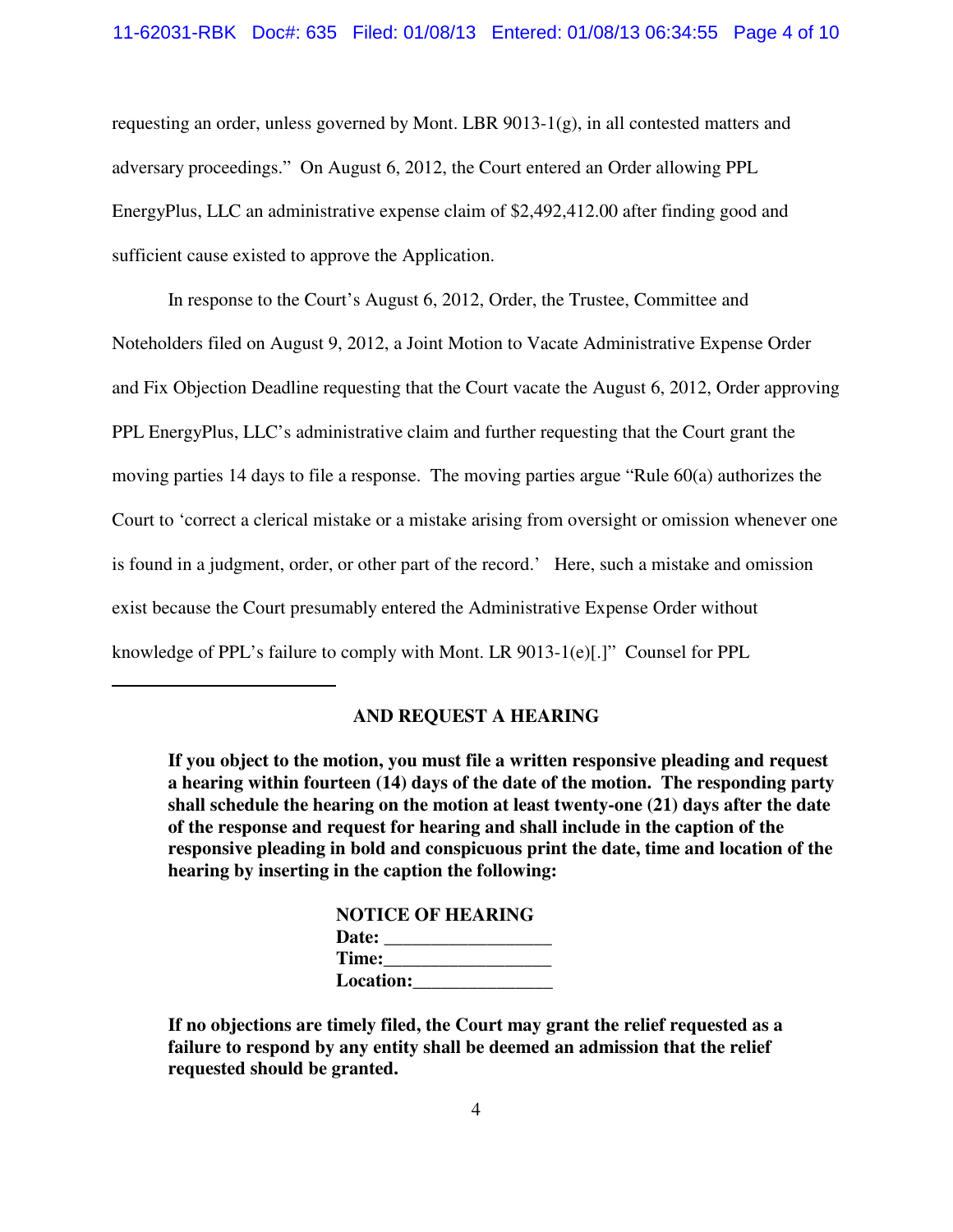EnergyPlus, LLC responded and set the matter for hearing.

At a hearing held September 25, 2012, the moving parties did not offer a defense to PPL EnergyPlus, LLC's Application, but harkened back to their due process argument based on PPL EnergyPlus, LLC's failure to attach the notice contemplated by Mont. LBR 9013-1(e) to their Application. The Court concluded in an Order entered October 23, 2012, that it was a waste of scarce judicial resources to remedy an alleged due process violation by granting an unsupported motion. Thus, to afford the moving parties an opportunity to properly defend their pending motion, the Court scheduled the second hearing, which was held December 18, 2012, and advised the moving parties of the need to sustain their burden of proof by showing, through factual evidence and/or legal argument, that they have a meritorious defense to the Application. The Court cautioned in the October 23 2012, Order that absent such a showing, the Order approving the Application would stand.

Rule 60, FED.R.CIV.P., incorporated into the Federal Rules of Bankruptcy Procedure by Rule 9024, provides relief from an order or judgment for such items as mistake, inadvertence, excusable neglect, newly discovered evidence and fraud. The moving parties seek relief under Rule  $60(b)(4)$  which allows the Court to grant parties relief from an Order if "the judgment is void." The moving parties contend the Court's August 6, 2012, Order is void because PPL EnergyPlus, LLC did not comply with Mont. LBR 9013-1 and the Court and PPL EnergyPlus, LLC did not comply with 11 U.S.C. § 503(b)(9) because administrative claims under § 503(b)(9) can only be allowed "after notice and a hearing."

"Relief under Rule 60(b) requires a party to show 'extraordinary circumstances'[.]" *Pioneer Inv. Services, Co. v. Brunswick Associated Ltd. Partnership*, 507 U.S. 380, 113 S.Ct.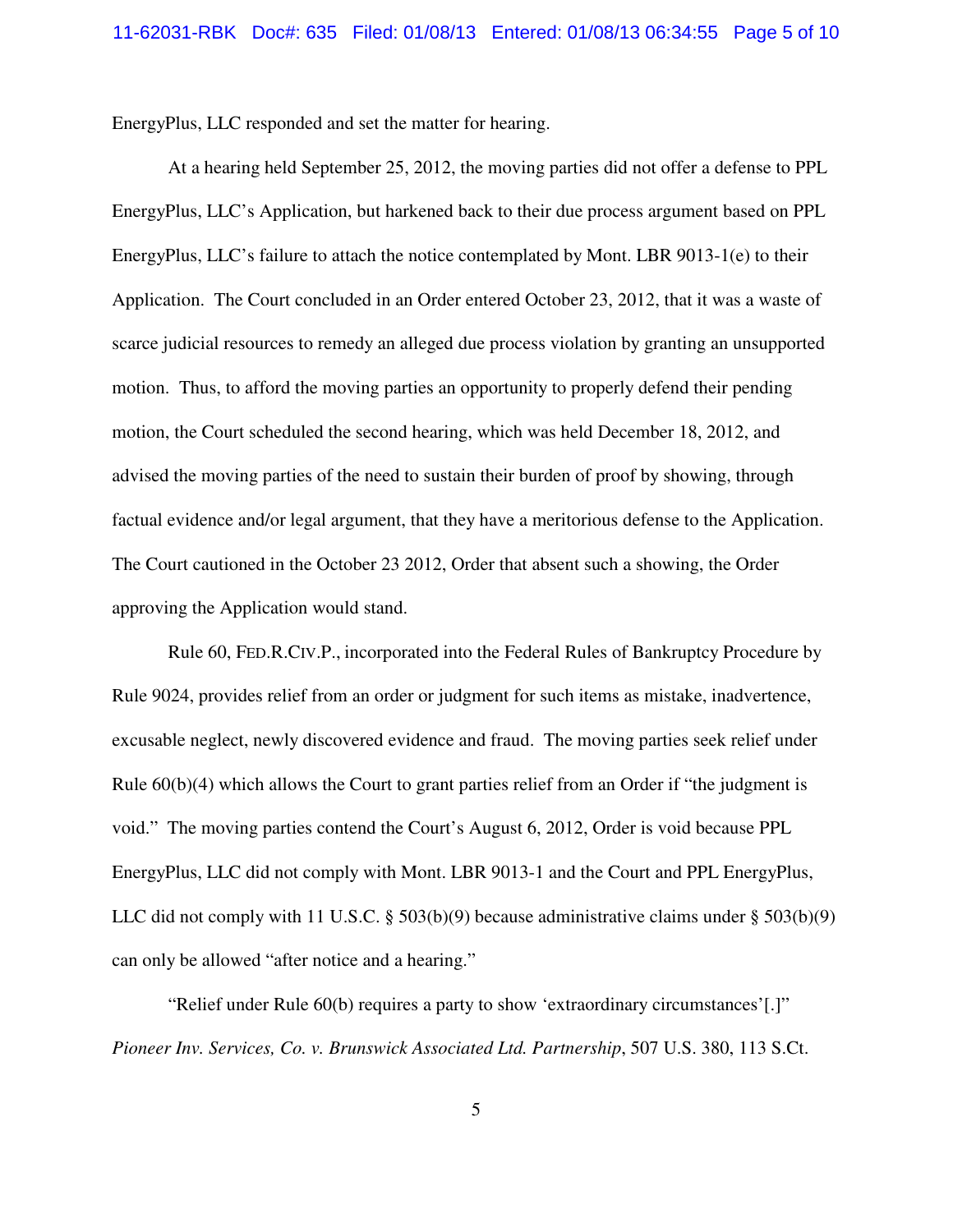1489, 1497, 123 L.Ed.2d 74 (1993). Such relief "normally will not be granted unless the moving party is able to show both injury and that the circumstances beyond its control prevented timely action to protect its interests." *United States v. Alpine Land & Reservoir Co.*, 984 F.2d 1047, 1049 (9th Cir. 1993) *cert. denied*, 510 U.S. 813,114 S.Ct. 60, 126 L.Ed.2d 29 (1993); *see also Ben Sager Chemicals Int'l, Inc. v. E. Targosz & Co.*, 560 F.2d 805, 809 (7<sup>th</sup> Cir. 1977) (holding that Rule 60(b) movant must demonstrate the presence of "'a meritorious defense and that arguably one of the . . . conditions for relief applies[.]'")

At the hearing held December 18, 2012, the moving parties argue in the first instance that electricity is not a "good" and that 11 U.S.C. § 503(b)(9) only allows an administrative claim for "goods" received within 20 days before the date of commencement of a case. The moving parties also argue that even if electricity is a "good," the value of the electricity was something less than the price called for under the September 17, 2004, Power Purchase and Sales Agreement and that PPL EnergyPlus, LLC calculated its § 503(b)(9) claim on 20 days and 16 hours rather than just 20 days of electricity. The parties do not dispute that PPL EnergyPlus, LLC sold power to Debtor in the ordinary course of Debtor's business.

The threshold issue is whether electricity is a good. The Power Purchase and Sales Agreement provides on page 1 that Debtor is not an end user of power and wishes to purchase power, as a wholesale customer, from PPL EnergyPlus, LLC. Debtor supplies the power it purchases from providers, such as PPL EnergyPlus, LLC, to its members, who in turn sell the power to their customers. For that reason, *In re Pilgrim's Pride Corp.*, 421 B.R. 231 (Bankr. N.D.Tex. 2009), which involved a debtor that was the end user or consumer of electricity, is factually distinguishable from the case *sub judice*, where Debtor is in the business of buying and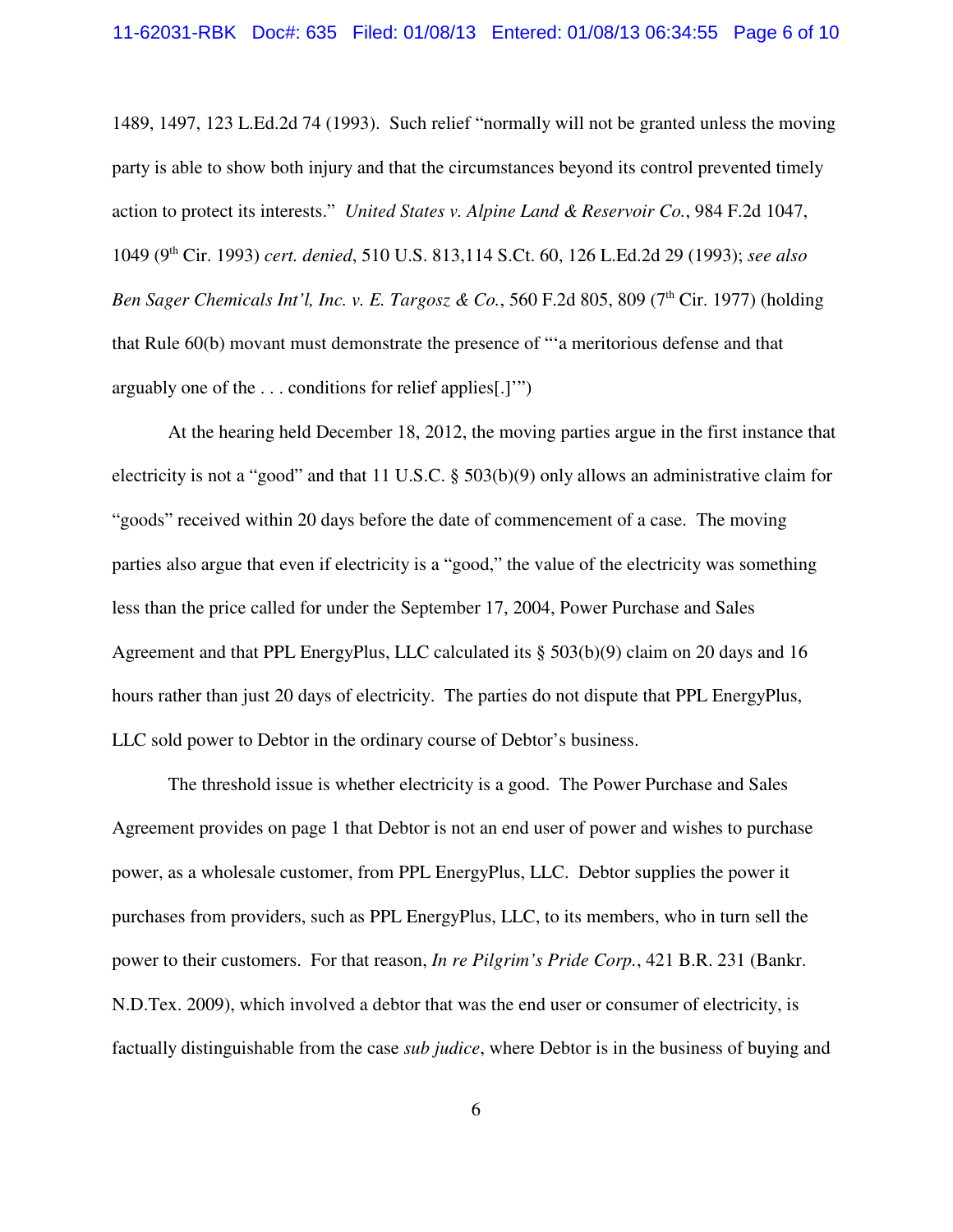selling power. In this case, neither the Debtor nor its members are the end user, or consumer, of

the electricity supplied by PPL EnergyPlus, LLC.

Rather, under the facts of this case, the Court finds the reasoning that electricity is a good,

as set forth in *GFI Wisconsin, Inc. v. Reedsburg Utility Comm'n*, 440 B.R. 791, 799-801

(W.D.Wis. 2010), persuasive:

Determining the physical nature of electricity is complex. It requires an understanding of the nature of electrons and a grasp of quantum physics and special relativity. For the purpose of determining administrative priority under the Bankruptcy Code, the meaning of "goods" under the UCC should not depend on quantum physics, how fast electrons are moving at a particular time or even where a debtor's meter is located on an electrical circuit. Rather, determining whether a particular thing qualifies as a good and deserves administrative priority should be a straightforward assessment, taking into consideration the nature and common understanding of the thing, but also considering its similarities to goods that fall undisputedly under the UCC and would receive administrative priority under § 503(b)(9).

\* \* \*

Few courts deciding how electricity should be treated under the UCC or other laws focus solely or even primarily on the physics of electricity; rather, they consider the general movability of electricity, common perceptions of electricity and the exchange of electricity as a commodity in the marketplace. For example, the bankruptcy court in [*In re Erving Industries, Inc.*, 432 B.R. 354, 370 (Bankr. D.Mass 2010)], stated that it is "logical" that electricity would be considered a good under the § 503(b)(9) because it is both identifiable and moving until it reaches the intended customer. Similarly, in [*In re Pacific Gas & Electric Co.*, 271 B.R. 626, 640 (N.D.Cal.2002)], the court considered how electricity had been treated in other areas of the law and concluded that metering satisfies the identification requirement of the UCC and moving through a circuit satisfies the movability requirement. Id. ("Simply put, electricity in this instance is a thing movable at the time of identification to the contract for sale.")

Similarly, courts determining whether electricity is "property" or a "product" for purposes of product liability, theft or other purposes, focus on the general physical nature of electricity and its movability. *E.g., Commonwealth v. Catalano*, 74 Mass.App.Ct. 580, 908 N.E.2d 842, 845–46 (2009) (electricity is "personal chattel" that may be subject of larceny because it "may be stored and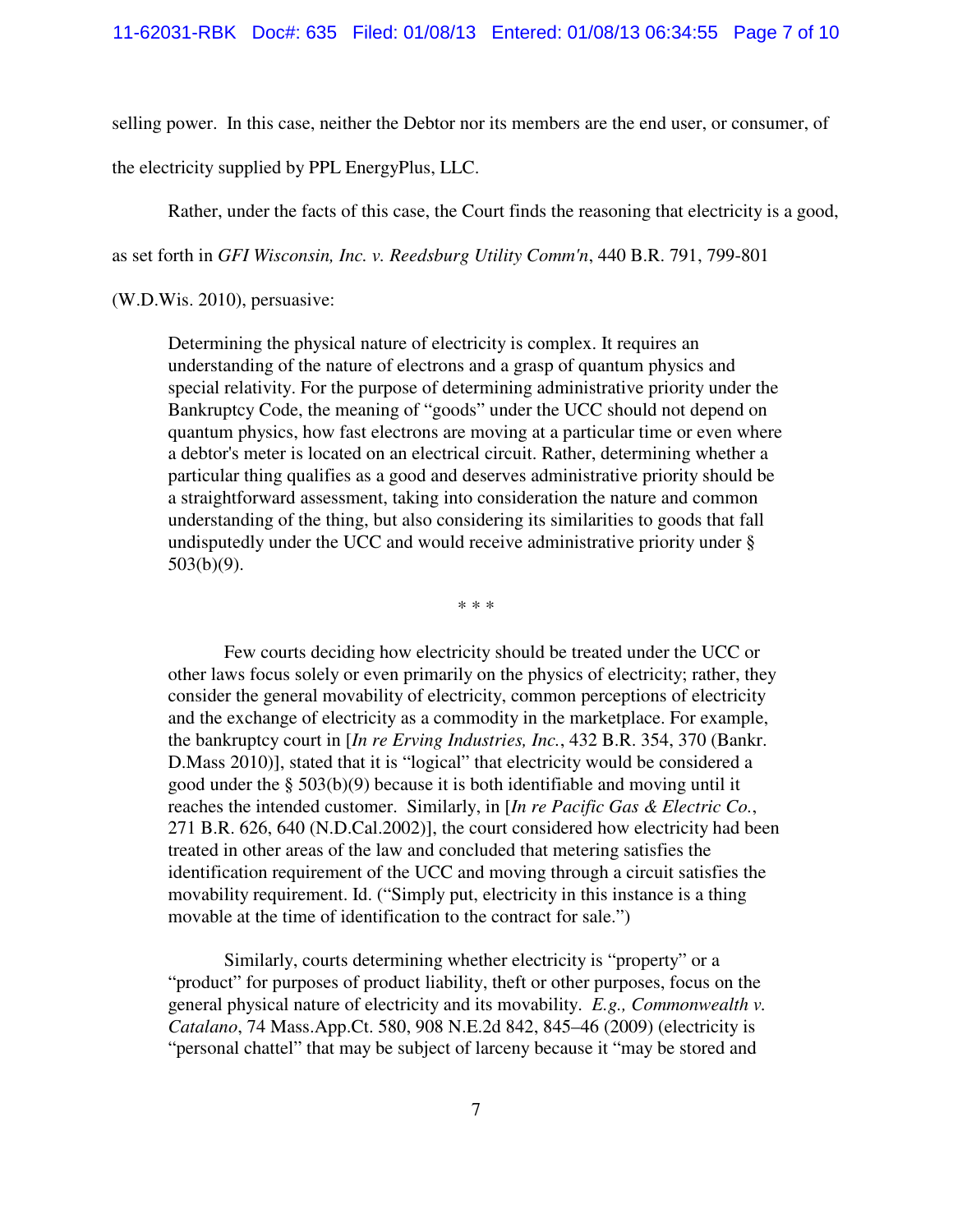conveyed ... may be transmitted through wires ... [and the] [q]uantity of consumption is measurable"); *Monroe v. Savannah Electric & Power Co.*, 267 Ga. 26, 471 S.E.2d 854, 855–56 (1996) (electricity is product for strict liability purposes because it can be "produced, confined, controlled, transmitted, and distributed in the stream of commerce ... [and] can be measured, bought and sold, changed in quantity or quality [and] delivered wherever desired") (internal citations and quotations omitted); *Bryant v. Tri–County Electric Membership Corp.*, 844 F.Supp. 347, 349 (W.D.Ky.1994) (electricity is product under strict liability law because it "can be made or produced ... confined, controlled, transmitted and distributed").

I agree with those courts concluding that electricity is movable, tangible and consumable, that it has physical properties, that it is bought and sold in the marketplace and thus, that it qualifies as a good for purposes of the UCC and the Bankruptcy Code. As noted by the bankruptcy court below, electricity begins flowing through power lines when a circuit is formed and continues moving at least until it is metered. The metering satisfies the identification requirement of the UCC and the movement is sufficient to satisfy the movability requirement, even if it reaches the speed of light. *Pacific Gas & Electric*, 271 B.R. at 640 (electricity is "good" because it can be moved through power lines and identified through meters); *see also Helvey v. Wabash County REMC*, 151 Ind.App. 176, 278 N.E.2d 608, 610 (1972) (analogizing electricity to natural gas and finding that electricity satisfies movability and identifiability requirements of UCC as it moves into meter).

*See also In re Grede Foundries, Inc.*, 435 B.R. 593 (Bankr. W.D.Wis. 2010) ("there is no

principled distinction to be made between natural gas, water, or electricity. Regardless of how

big the particle or how fast it moves, it is a good if moveable at the time of identification.") For

the reasons discussed, the Court concludes the power supplied by PPL EnergyPlus, LLC to

Debtor was a good.

The Trustee next argues PPL EnergyPlus, LLC improperly calculated the amount of its

administrative claim. Specifically, the Trustee contends PPL EnergyPlus, LLC improperly

calculated its § 503(b)(9) claim on 20 days and 16 hours rather than just 20 days of electricity.

The language of § 503(b)(9) clearly provides that a creditor is entitled to an administrative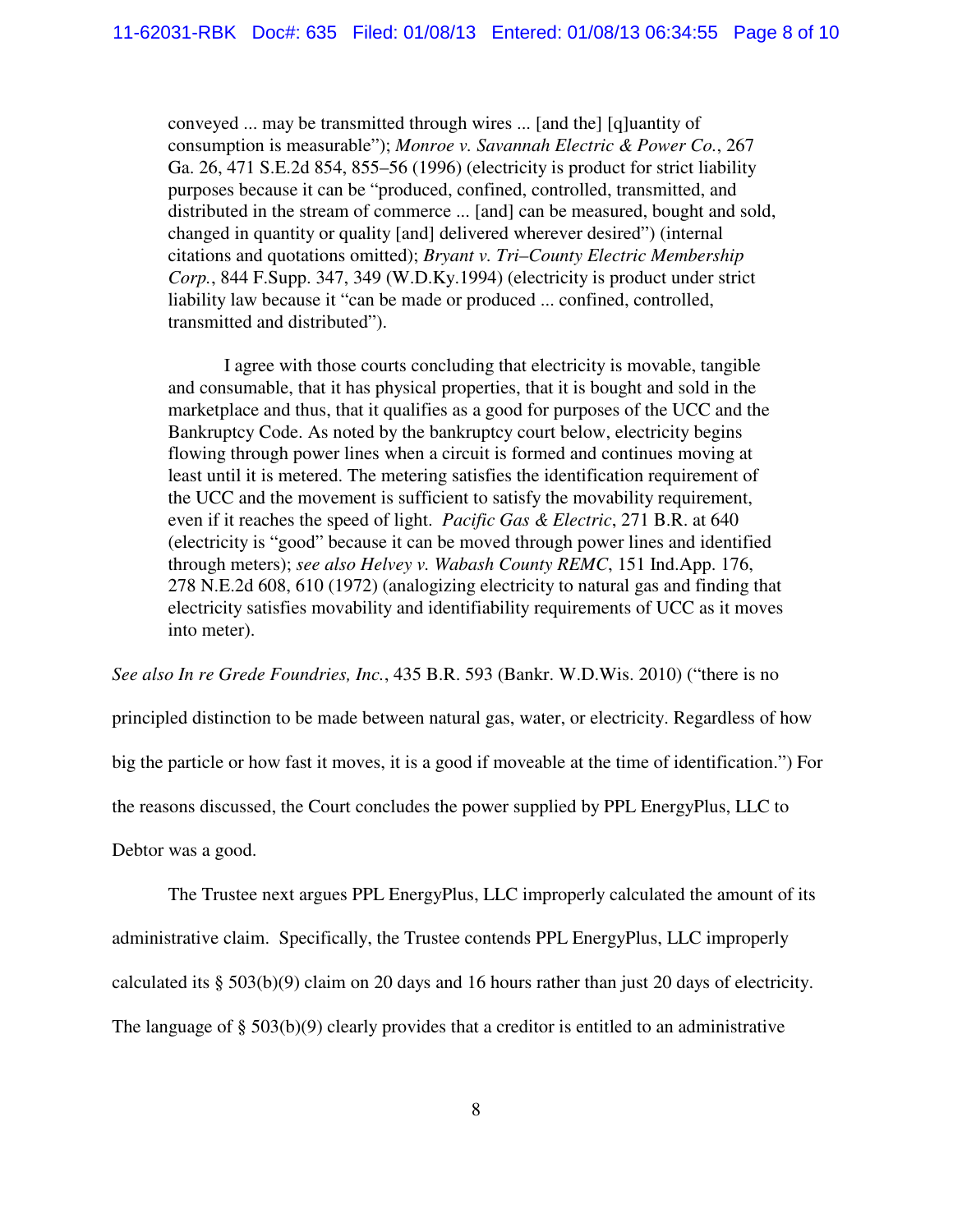## 11-62031-RBK Doc#: 635 Filed: 01/08/13 Entered: 01/08/13 06:34:55 Page 9 of 10

expense claim for "the value of any goods received by the debtor within 20 days before the date of commencement[.]" The date of commencement in this case was October 21, 2011, and under § 503(b)(9), PPL EnergyPlus, LLC is entitled to a § 503(b)(9) administrative claim for the power supplied during the 20 days prior to October 21, 2011. Such conclusion elevates a small portion of PPL EnergyPlus, LLC's administrative claim to § 503(b)(1)(A) status.

Finally, the Trustee, relying on the testimony of Philip J. Martin ("Martin"), argues that PPL EnergyPlus, LLC's administrative claim is something less than \$2,492,412.00. Martin used historical pricing data and future price curves to ascertain the prices Debtor could have hypothetically paid for power for in October of 2011. However, on cross-examination, Martin conceded that he did not know if there was a seller who was willing to sell Debtor power in October of 2011. Martin also conceded that sellers may not have been willing to sell Debtor power if Debtor did not have cash on hand. While the Trustee did not provide any evidence of the cash the Debtor had at its disposal during the first 20 days of October, 2011, Debtor's Schedule B reflects Debtor had \$300.00 cash on hand and \$78,125.09 in its bank accounts on October 21, 2011. After improving Debtor's cash position post-petition, Martin admitted that the Trustee had to provide performance assurance, in the form of pre-payment, for power he purchased post-petition. The Trustee failed to present any persuasive evidence proving that the value of the power Debtor received from PPL EnergyPlus, LLC was anything less than \$2,492,412.00.

In sum, , the Trustee, Committee and Noteholders failed to present a meritorious defense to PPL EnergyPlus, LLC's administrative application. Therefore, the Court's Order entered August 6, 2012, allowing PPL EnergyPlus, LLC an administrative expense claim of

9